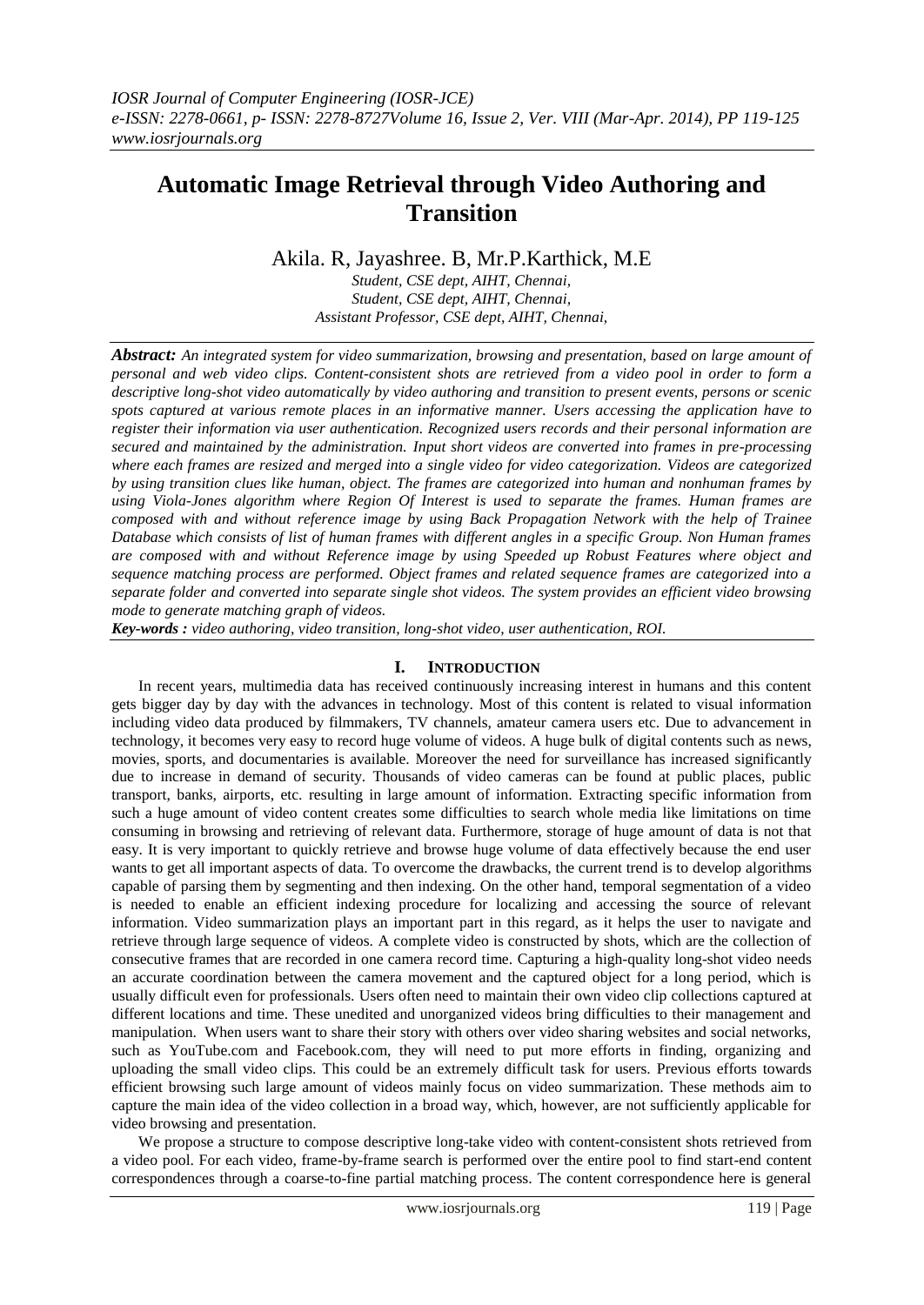and can refer to the matched regions or objects, such as human body and face. The content consistency of these correspondences enables us to design several shot transition schemes to seamlessly stitch one shot to another in a spatially and temporally consistent manner. The entire long-take video thus comprises several single shots with consistent contents and fluent transitions. Meanwhile, with the generated matching graph of videos, the proposed system can also provide an efficient video browsing mode. Experiments are conducted on multiple video albums and the results demonstrate the effectiveness and the usefulness of the proposed scheme.

Human frames



Object and reference frames



Fig.1.1. An illustration of the presentation scheme, which generates Frames from videos by selecting and composing short video clips.

The system automatically generates a virtual one-shot presentation from multiple video clips. Given a messy collection of video clips, it can select a clip subset with consistent major topic (similar with finding the clues [3]). The topic can refer to a person, object, or a scene here. It can be specified by users or found with an automatic discovery method. Video Puzzle provides a novel presentation of video content that enables users to have a deeper impression of the story within the video collection.

## **II. Related Work**

Our system concentrates on how to provide consecutive smooth video while other approaches also endeavor to classify the video segments by film theory, and compose them into a story. However, the target of the method is for professional videos which capture the whole story of a certain event while home videos and web videos often have no fixed single story [2]. Although our work can provide aesthetically pleasing videos among the user's video collection, the targets and methodologies used are totally different. It aims to automatically discover content-consistent video shots and compose into a virtual long-take video with spatial and temporal consistency. It also provides a tree structure collection with temporal smoothing for ease of video browsing. In comparison with the conventional video abstraction and presentation techniques, we not only provide a novel presentation approach but also facilitate further services such as editing.

## *A. Summarizing Videos***.**

Video summarization plays an important role in this context. It helps in efficient storage, quick browsing, and retrieval of large collection of video data without losing important aspects. Video summarization has become an emerging field of research. Video summaries are becoming increasingly popular as a way to convert large chunks of video into smaller, more comprehensible units [7]. Video summarization methods are categorized on the basis of methodology used. Many video summarization techniques rely on finding features in the video or audio streams, using them to identify clips, and then assembling the most salient clips into a shorter version of the original. An alternative approach is to match and take advantage of the known structure of a video sequence to find salient elements, and then match those segments into a summary design pattern. With these techniques, the final product is more elegantly watchable, with fewer artifacts of concatenation, and the final product is usually more content bearing than summaries composed with simple signal analysis techniques.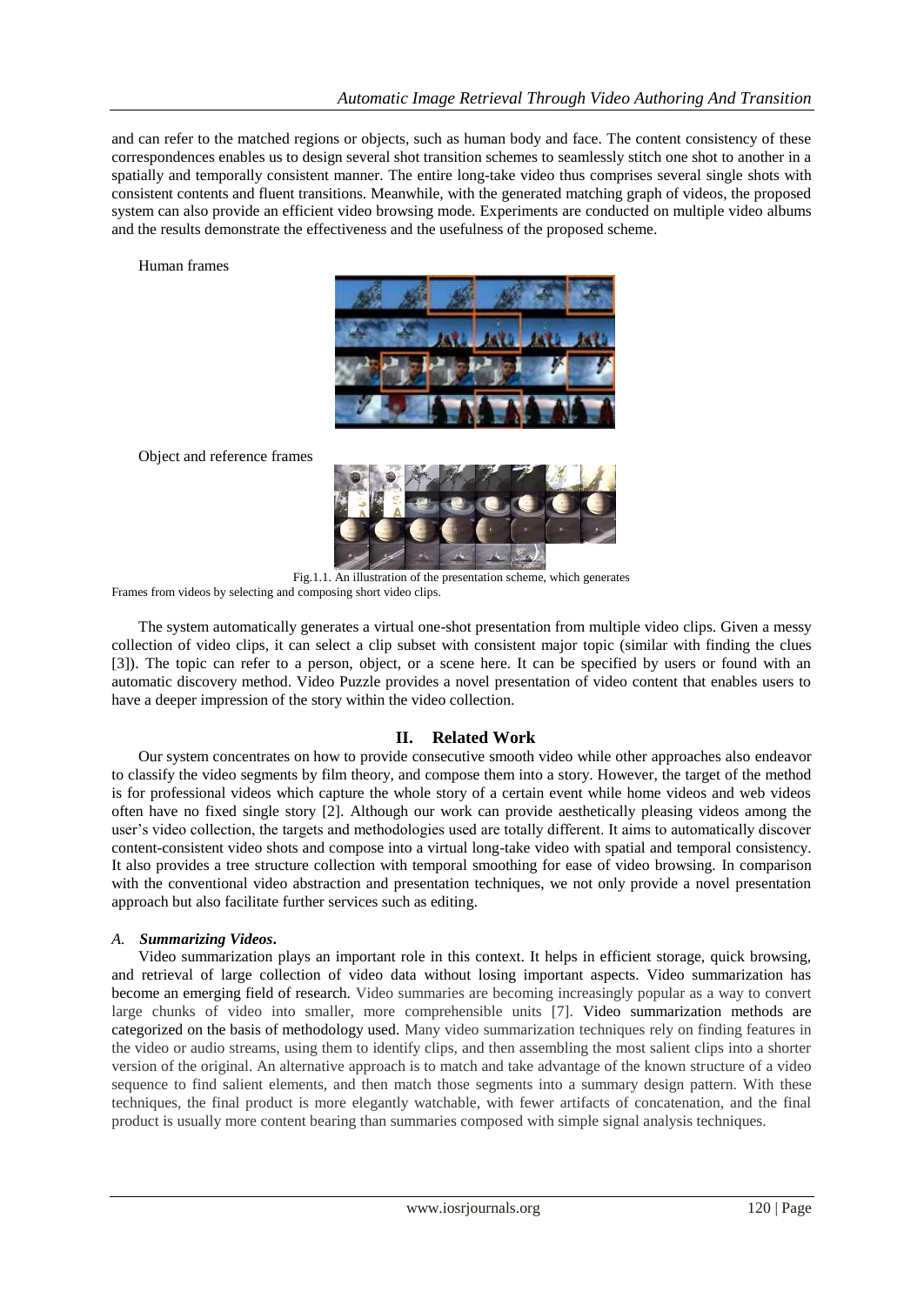

Fig.1.2. Shot transition probability graph.

#### *B. Feature Based Video Summarization*

Video summarization is usually seen as a complementary to video retrieval, as it makes browsing of retrieved videos faster. Especially when content-based video retrieval fails and the user need to browse through a large set of video sequences [1]. Digital video contains many features like color, motion, dynamic contents, gesture, audio-visual, speech transcript, object and voice etc. these techniques work well if user wants to focus on features of video. For example, if user wants to see color features then it's good to pick color based video summarization techniques. User-generated video content, which has its own distinct characteristics compared to other video types such as professionally, produced video content. As a consequence, the summarization of usergenerated content is more challenging than for more constrained video content. Due to its unconstrained nature the summarization techniques must be generic in such that they can cope with all the infinite number of variations in which user-generated content exists.

#### *C. Static and Dynamic Presentation*

Video summarizations are commonly presented as set of static keyframes or dynamic video skims. After extracting the keyframes of video sequence there are different options for presenting them to the user. One of the most common video summarization presentation techniques is a storyboard, which is usually a static grid of extracted keyframes [3]. According to a recent study on evaluation of video summarization techniques the storyboard has a capability to give an informative summary of the original video content. However, according to the user studies the storyboard lacked in their representativeness and ability to replace the original video content.

Dynamic video skimming is a technique that condenses the original video into a shorter version, while preserving important content with its time-evolving properties. Hence, video skims are practically short video clips cut from the original video sequences [8], [13]. Preservation of motion information is one of the greatest advantages of video skims, in addition to the aural information, which can both enhance the expressiveness of the video summary.

#### *D. Hierarchical Presentation*

In addition to the static and dynamic video abstracts also a technique for hierarchical abstraction has been implemented. The hierarchical abstract is a multilevel video summarization that is based on the importance of structural units in video sequence that is defined by visual and aural attention levels. A hierarchical structuring of relations may result in more classes and a more complicated structure to implement. Therefore it is advisable to transform the hierarchical relation structure to a simpler structure such as a classical flat one. It is rather straightforward to transform the developed hierarchical model into a bipartite, flat model, consisting of classes on the one hand and flat relations on the other. Flat relations are preferred at the design level for reasons of simplicity and implementation ease. There is no identity or functionality associated with a flat relation. A flat relation corresponds with the relation concept of entity-relationship modelling and many object oriented methods.

## **III. Video Editing**

Our system aims to automatically discover content-consistent video shots and compose into a virtual longtake video with spatial and temporal consistency which provides a tree structure [11] collection with temporal smoothing for ease of video browsing. Besides, our system displays the collection with a more general graph structure and inferencing on the graph leads to the auto-discover of content-consistent video shots. Moreover, the video similarity in our system is based on mutli-cue matching and no previous similar work on video browsing has used this kind of information.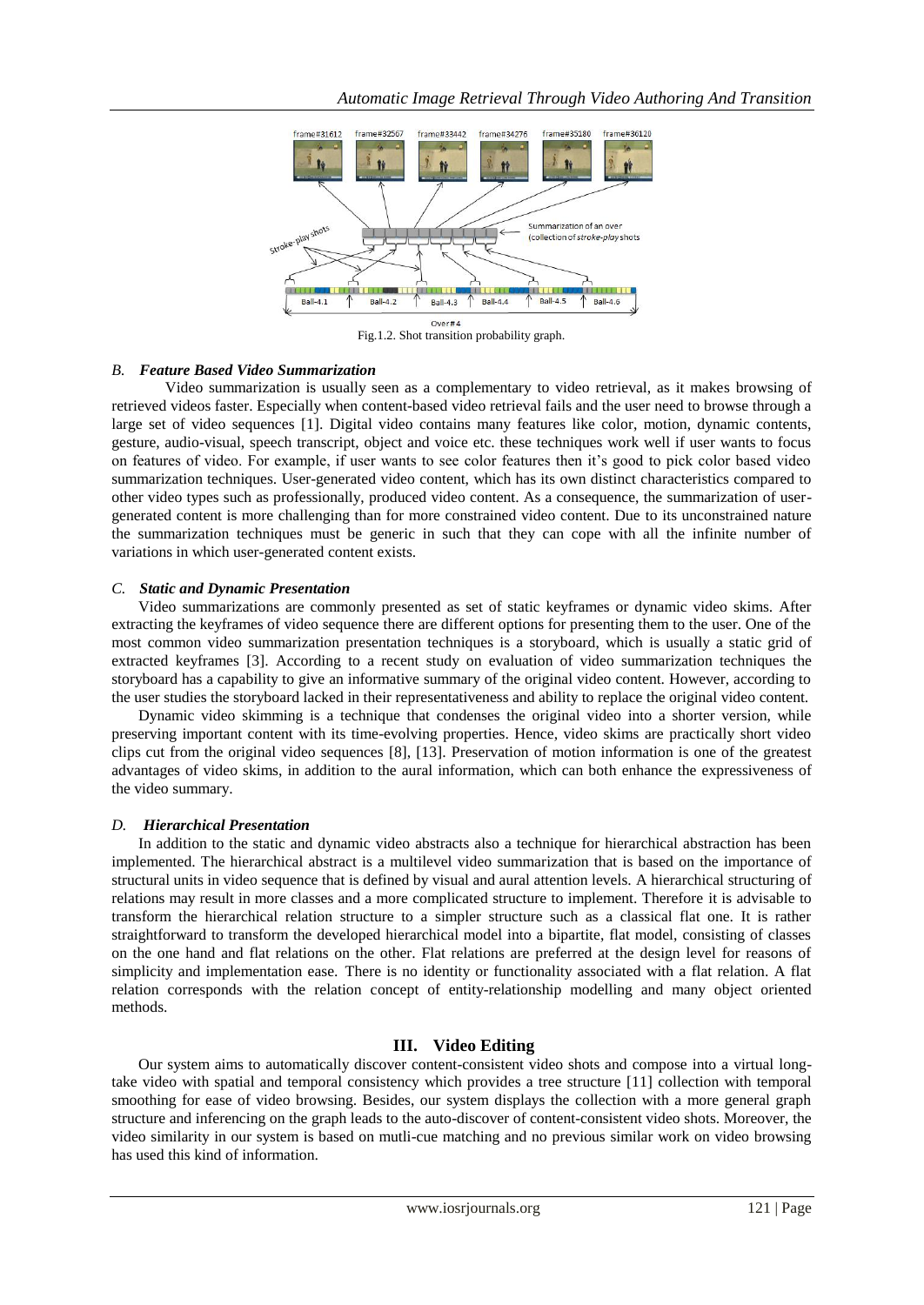

Fig.1.3 An illustration of video composition from the collection of videos

There also exist studies on video texture [5], [10] which aims to provide a continuous and infinitely varying stream of images. Remove unwanted footage is the simplest and most common task in editing. Many videos can be dramatically improved by simply getting rid of the flawed or unwanted bits. Choosing the best footage is common to shoot far more footage than you actually need and choose only the best material for the final edit. Editing is a crucial step in making sure the video flows in a way which achieves this goal. Adding effects, graphics, music, etc is often the best part of editing. Altering the style, pace or mood of the video includes techniques such as mood music and visual effects that can influence how the audience will react.

#### *A. Coarse-To-Fine Partial Matching Process*

We implement a coarse-to-fine partial matching scheme to generate a matching graph of the video collection. The matching scheme serves as a three-level matching, i.e., video pair selection, sequence-sequence correspondence finding, and frame-level exact matching. The video pair selection acts as an evidence for ensuring the non-redundant and complete quality of the generated one-shot video [12]. It uses a hashing-based method to quickly obtain the video similarity. We then find sequence correspondence of the selected video pairs through local key points matching. The final frame-level matching aims to find different matched objects to provide variant and rich clues for video transition generation.



Fig.1.4 An illustration of coarse-to-fine partial matching process.

#### *B. Graph-Based multilevel Temporal Video Segmentation*

A graph-based solution approaches have become very popular for the pattern recognition research community. Graph based approaches have also been presented in structuring and summarizing of videos [10]. In each level of segmentation, a similarity matrix of frame strings is constructed by using temporal and spatial contents of frame strings. Using a priori information about a frame string, a strength factor is estimated for each frame string. The similarity matrix is reevaluated from a strength function derived by the strength factors. Then, a weighted undirected graph is constructed by the similarity matrix. The graph is partitioned by using normalized cuts algorithm with one additional constraint. Each graph cluster represents one segment of a video. Therefore, a hierarchically segmented video tree is constructed.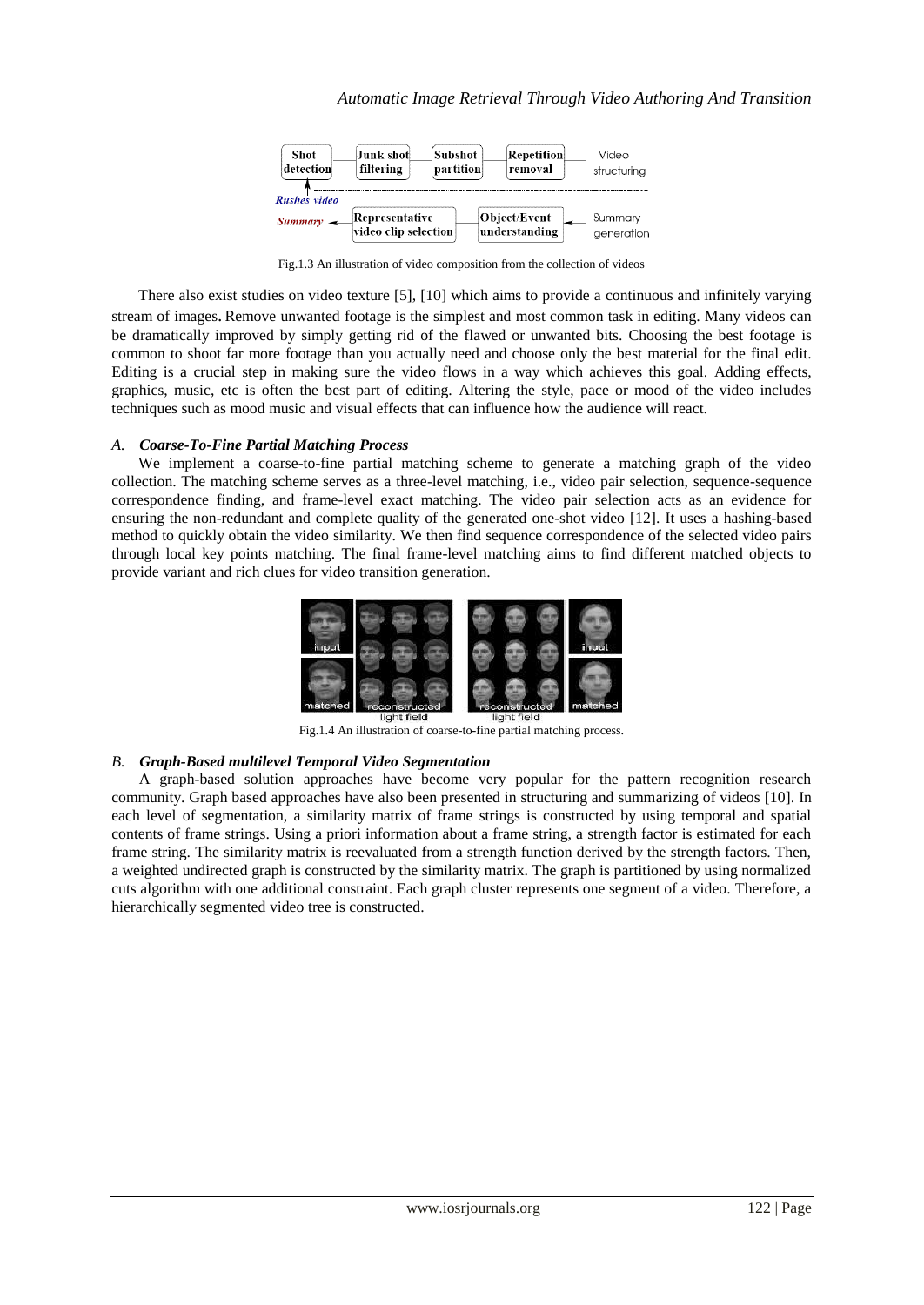

video similarity graph for a given video album. The videos are linked with different edge weights. Top-right graph shows the several paths of automatic path

finding (indicated by different colors). Bottom-left graph shows the result of interactive path finding with user fixing a small video group (circled in the graph). Bottom-right graph shows the result of interactive path finding with user fixing the matched object/person discovered by the system (circled in the graph).

### *C. Edge pruning*

The pruning algorithm is a technique used in [digital image processing](http://en.wikipedia.org/wiki/Digital_image_processing) based on [mathematical morphology.](http://en.wikipedia.org/wiki/Mathematical_morphology) It is used as a complement to the [skeleton](http://en.wikipedia.org/wiki/Topological_skeleton) and thinning algorithms to remove unwanted parasitic components. In this case 'parasitic' components refer to branches of a line which are not key to the overall shape of the line and should be removed. These components can often be created by [edge detection](http://en.wikipedia.org/wiki/Edge_detection) algorithms or digitization [13]. The standard pruning algorithm will remove all branches shorter than a given number of points. The algorithm starts at the end points and recursively removes a given number (*n*) of points from each branch. After this step it will apply dilation on the new end points with a  $(2N+1)(2N+1)$  structuring element of 1's and will intersect the result with the original image. If a parasitic branch is shorter than four points and we run the algorithm with *n = 4* the branch will be removed. The second step ensures that the main trunks of each line are not shortened by the procedure. 5.viola-jones algorihm



#### **IV. Pre- Processing**

 First Our Input short videos are converted into frames. Then we eliminate some frames like information less frames (Mean of Input frame<15). Each frame is resized and merged into a single video for video categorization. In this phase, humans and nonhumans frames are separated by using Viola-Jones algorithm. Using this algorithm the frames will categorized as human and nonhuman frames. If the frame has ROI(Region Of Interest) its comes under human frames or else its comes under non human frames.

#### **V. Back Propagation Network (Bpn) Method**

Videos are categorized by using transition clues like human, object. In these module human frames has to be composed with and without Reference image by using BPN with the help of Trainee Database. Trainee Database has to be created after Pre-Processing has been completed. It consists of list of human frames with different angles in a specific group. Each human frame is stored in a uniform manner. Initially each human frame has to be checked one by one with frames in Trainee Database. If the first human frame is matched with first group in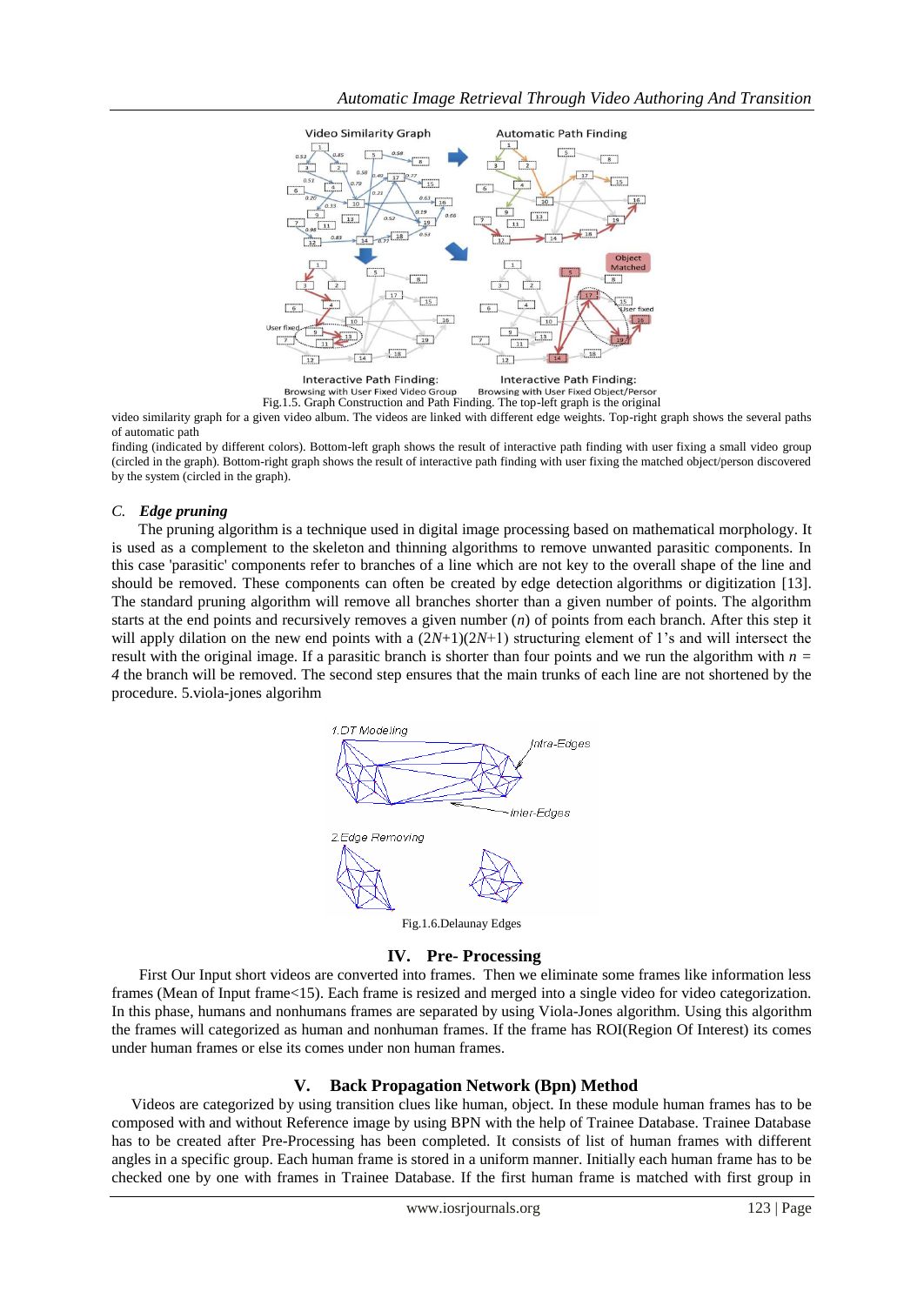Trainee Database, then a separate folder will be created and stored. Repeating the process until all the human frames are completed and categorized. If the reference image is empty, on that condition frames in each folder will be composed for all individual humans. If the reference image is not empty, composed frames depends upon the reference image of that specific human.



## **VI. Overall Architecture**

Fig. (b) Overview of architecture to retrieve single shot video

Our task is to automatically compose several related video shots into a virtual long-take video with spatial and temporal consistency, and it is different from the traditional works that try to either find a group of similar video clips. We implement a coarse-to-fine partial matching scheme to generate a matching graph of the video collection. The matching scheme serves as a three-level matching, i.e., video pair selection, sequence-sequence correspondence finding, and frame-level exact matching. The video pair selection acts as an evidence for ensuring the non-redundant and complete quality of the generated one-shot video.

## **VII. Scale-Invariant Feature Transform (Sift) Algorithm**

In this module non human frames are composed with and without reference image by using SIFT. Initially first frame is extracted from non human frames and Compared with the remaining frames. Comparing processes are done by object matching and their characteristics. Once the process has been completed, frames are collected and stored in a separate folder and composed in a one shot video. Then the second frame is extracted and the process is repeated for the previous frame. The process is repeated for all frames present in the non human frames. If the reference image is empty, on that condition frames in the each folder will be composed for all individual nonhumans. If the reference image is not empty, composed frames depends upon the reference image of that specific nonhuman. Object frames and related sequence frames are categorized into separate folder. Finally categorized frames are converted into Separate videos. Scale-Invariant Feature Transform is replaced by using SURF algorithm (Speeded up Robust Features) for improving matching accuracy and reducing Timeconsuming.

## **VIII. Speeded Up Robust Feature (Surf)**

 Object & sequence matching process are replaced by using SURF algorithm (Speeded up Robust Features) for improving matching accuracy and reducing Time-consuming. The standard version of SURF is several times faster than SIFT and claimed by its authors to be more robust against different image transformations than SIFT.

## **IX. Conclusion**

Our work can provide aesthetically pleasing videos among the user's video collection; the targets and methodologies used are totally different. Our system aims to automatically discover content-consistent video shots and compose into a virtually long-take video with spatial and temporal consistency which provides a tree structure collection with temporal smoothing for ease of video browsing. It can facilitate family album management and web video categorization. Experimental results show that it has great potential to be used in future video management systems.